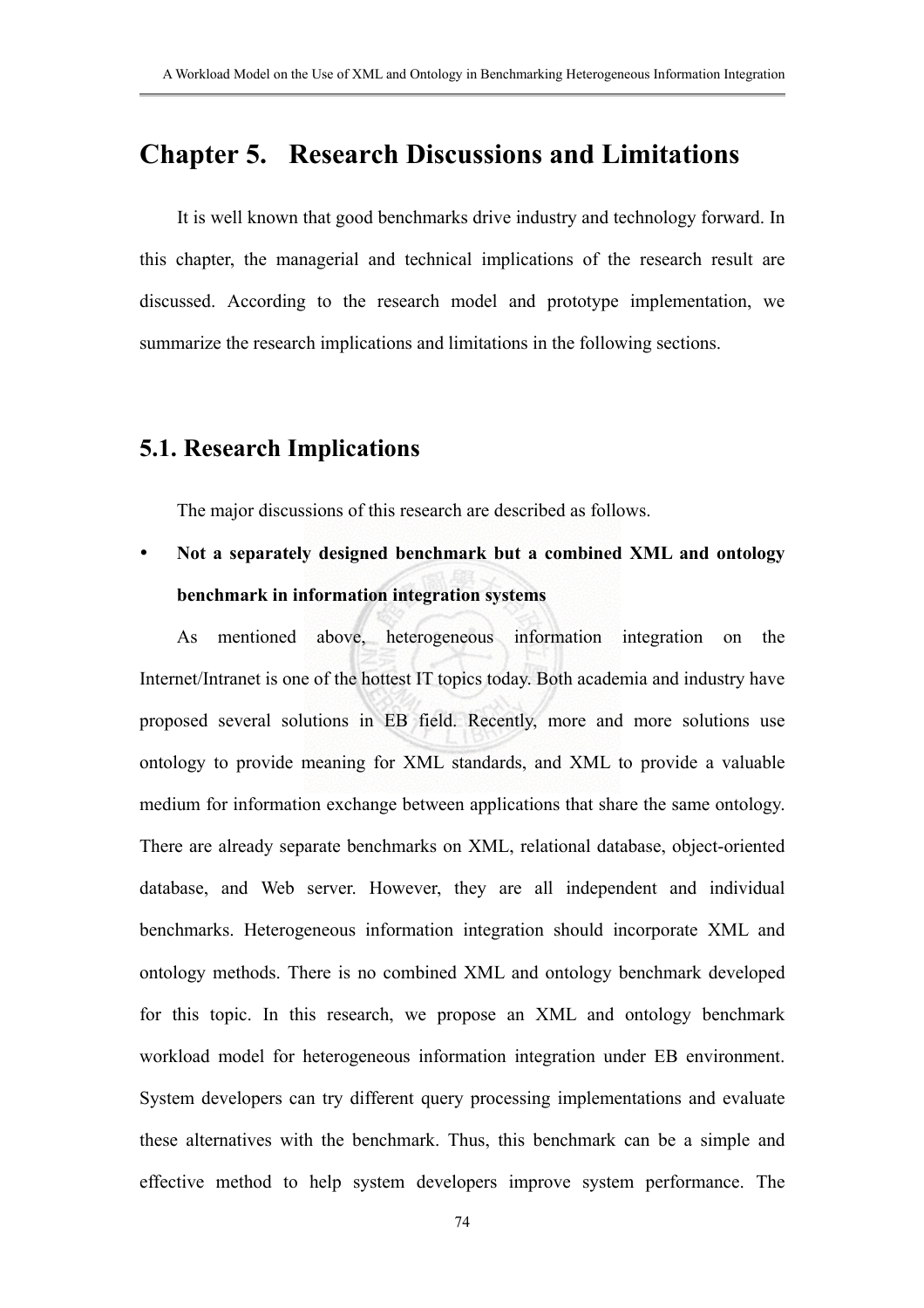benchmark results can also help enterprises to make purchasing decisions.

# A generic-construct-based design approach in the formulation of workload **components**

The workload model we propose in this research is developed in generic constructs. It is an extension of current XML benchmarks in terms of test database and test query and control component. Generic constructs and open standards are used to define the new workload model. The data model considers relational model, object model, and Web pages. The query model considers the typical operations in XML and ontological applications. It may evaluate pure XML query processing, or combine ontology-reasoning services. Furthermore, the data model, query model and control model can be user-driven. Users can specify each of them according to their needs and requirements. Designed as such, this method can conform to the desirable characteristics of a good benchmark design including scalability, portability, simplicity, and producibility.

It is easier for users to apply this generic workload model across different scenarios. As Table 5.1 shows, the workload model is synthetic and described in generic terms. When applying to other synthetic or empirical scenarios, one needs to map the generic terms with specific data items. However in the empirical cases, one may have a variety of query types that do not correspond to the query model we define. In such situations, we can find the major operations in a certain scenario and use mapped and synthetic queries to represent them.

75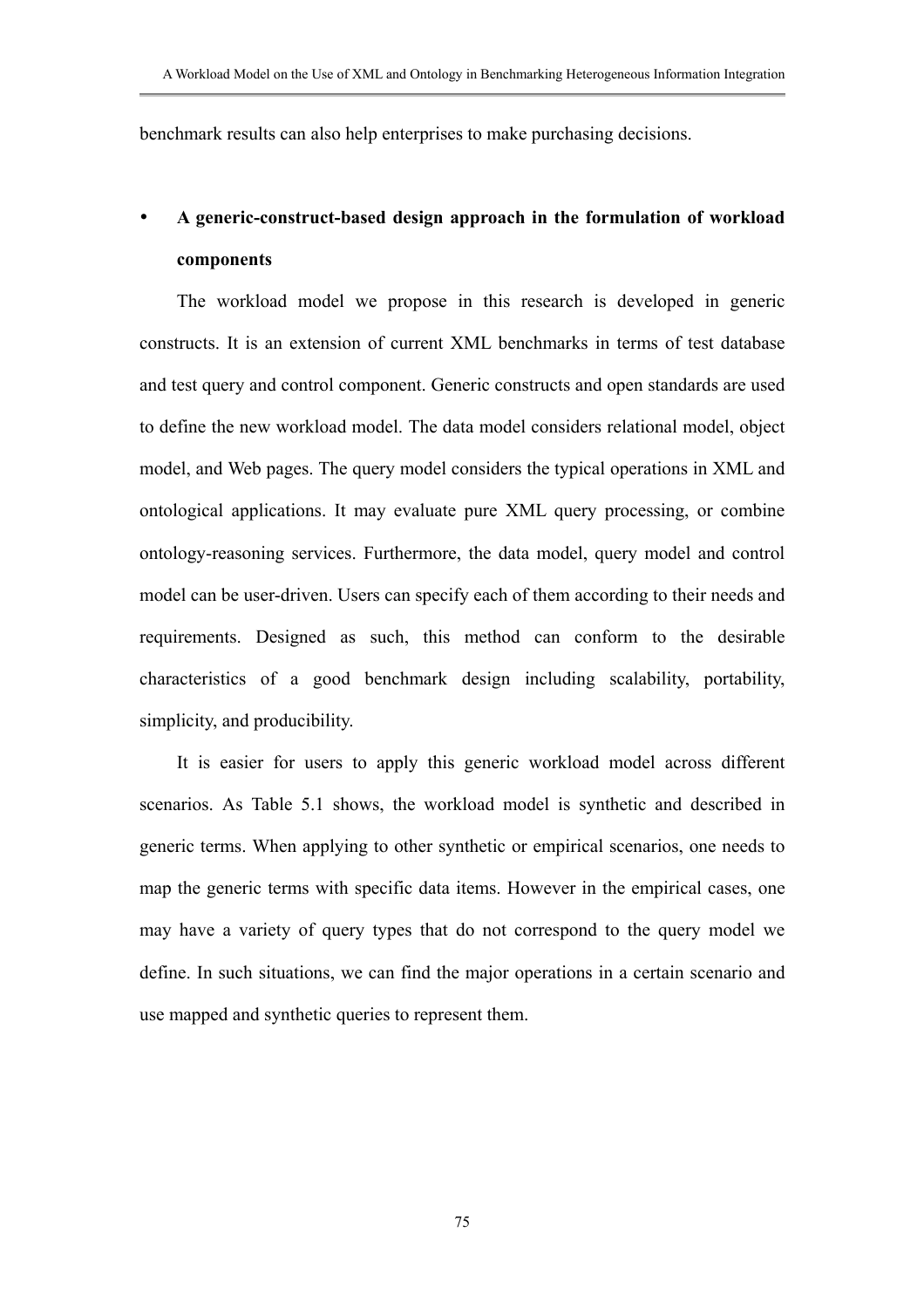#### Table 5.1: This Workload Model Category

|       |           | Data      |           |
|-------|-----------|-----------|-----------|
|       |           | Synthetic | Empirical |
| Query | Synthetic |           |           |
|       | Empirical |           |           |

#### y **A systematic workload design approach**

In this research, the benchmark is a workload-based development, i.e. analysis and approach based, instead of ad hoc. In query model, we identify key factors that determine the degree of complexity of query. In data model, we define main variable that determine the level of data size and problem scope and scale. This makes the workload model systematic and methodological. We aim to provide the ability that users can diagnose and detect the strengths and weaknesses of information integration systems.

## y **A pioneering workload model to test ontology used in information integration**

In present, there is no strong and standard way to benchmark ontology, especially in the heterogeneous information integration area. It is important to understand and evaluate whether an ontology can represent the meaning of real world knowledge and assist in the XML query processing.

### **5.2. Research Limitations**

Due to time and resource constraints, this research may improve in several areas in the future: